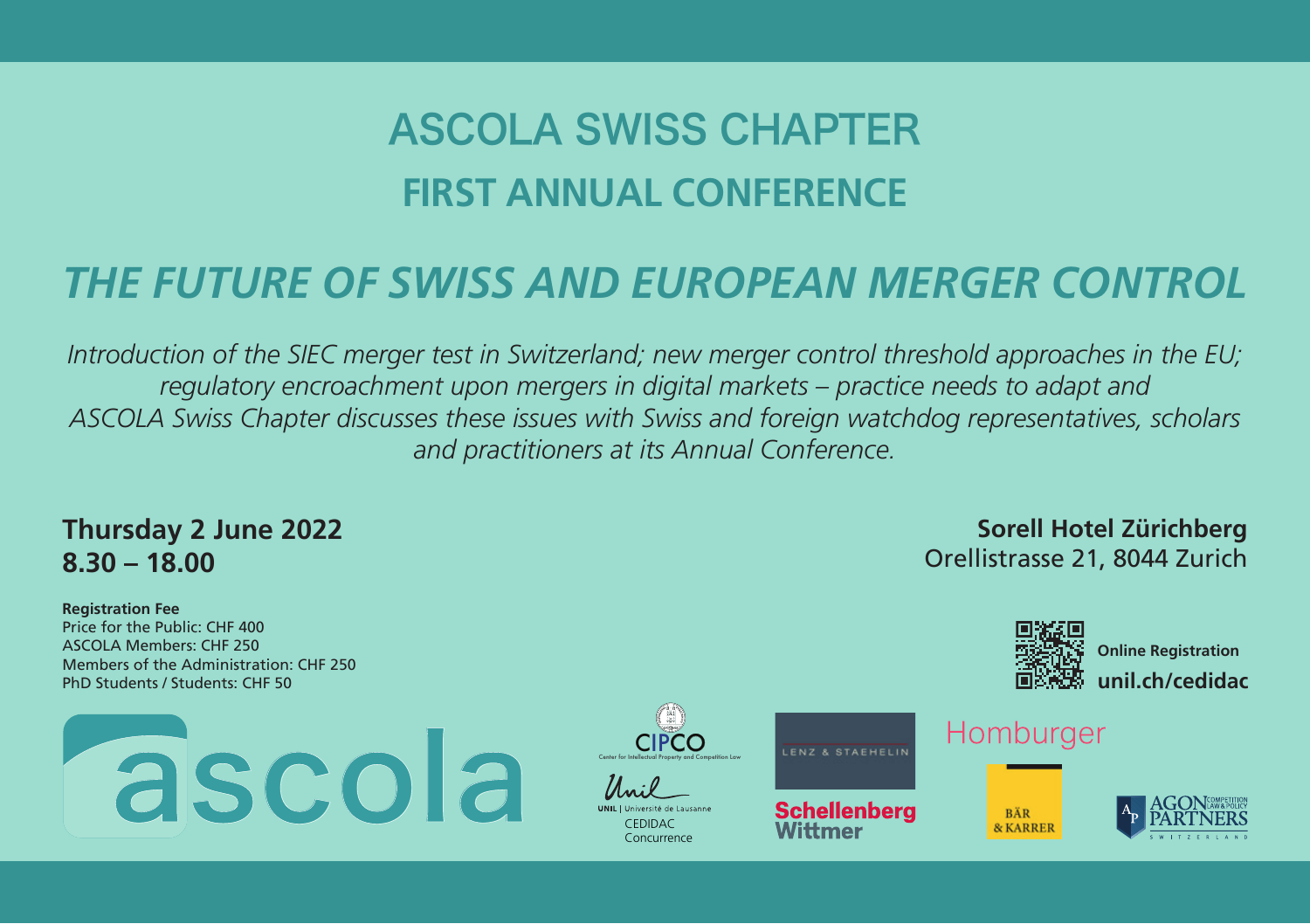## **PROGRAM**

**Organisation: professors Damiano Canapa, Peter Georg Picht and Dr Astrid Waser**

| 8.30  | <b>Registration and Coffee</b>                                                                                                                                                                                                   |
|-------|----------------------------------------------------------------------------------------------------------------------------------------------------------------------------------------------------------------------------------|
| 9.00  | <b>Welcome Address</b><br>Peter Georg Picht, professor at University of Zurich, Chair ASCOLA Swiss Chapter                                                                                                                       |
| 9.15  | <b>SIEC Test: EU Experiences</b><br>Birthe Panhans, European Commission                                                                                                                                                          |
| 9.45  | <b>SIEC Test: Presentation of the Swiss Revision Project</b><br>Peter Georg Picht, professor at University of Zurich, Chair ASCOLA Swiss Chapter<br>and Damiano Canapa, professor at University of Lausanne, Director of CEDIDAC |
| 10.05 | <b>SIEC Test: the Austrian Model</b><br>Dr Natalie Harsdorf-Borsch, Bundeswettbewerbsbehörde                                                                                                                                     |
| 10.20 | <b>Coffee Break</b>                                                                                                                                                                                                              |
| 10.50 | The SIEC Test in Practice: the Legal and Econ Perspectives<br>Dr Aleksandra Boutin, Postive Competition and Dr Bernd Meyring, Linklaters and College of Europe                                                                   |
| 11.45 | <b>Lunch Break</b>                                                                                                                                                                                                               |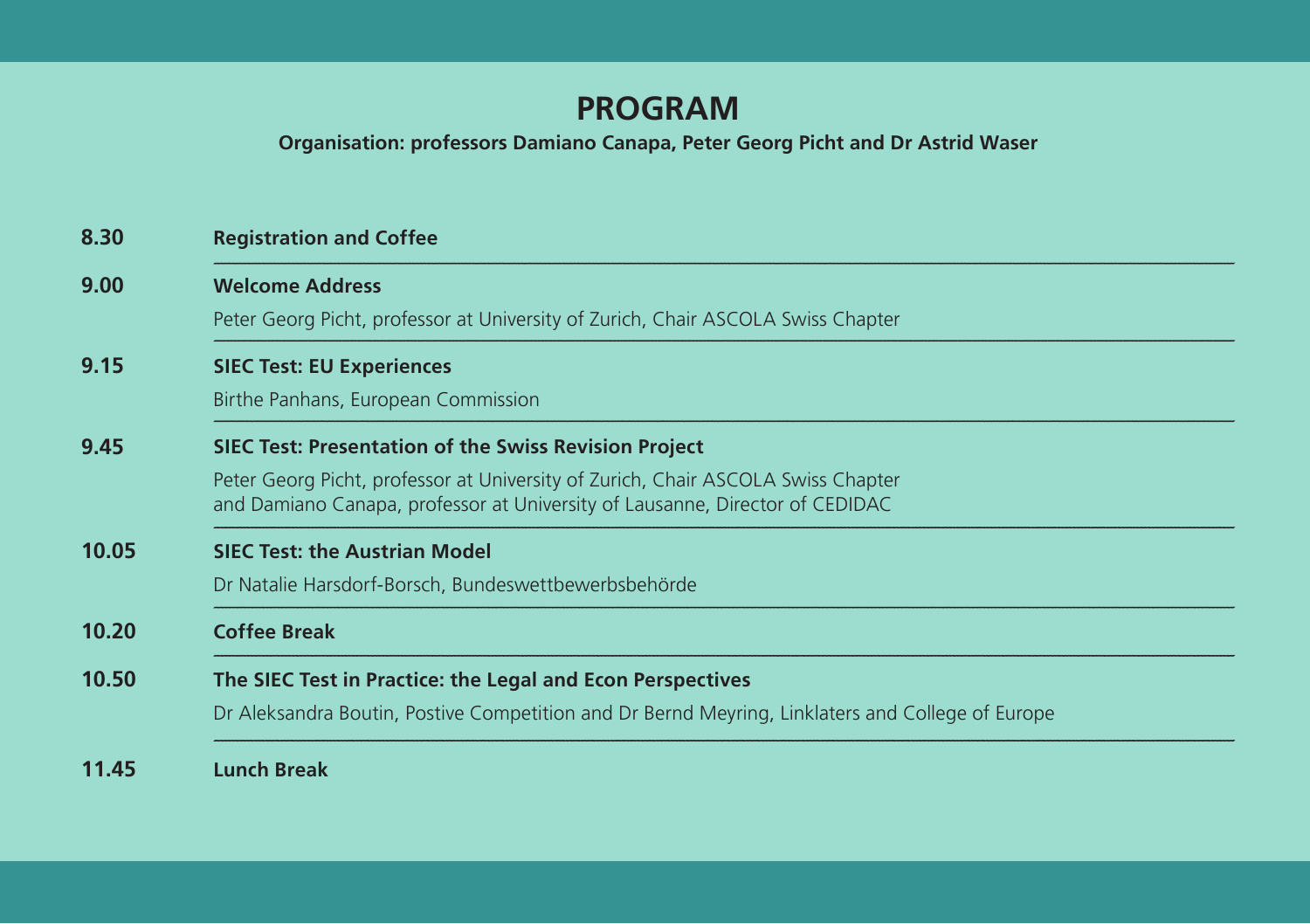| 13.15 | <b>Possible Effects of the SIEC Test on ComCo Practice</b><br>Dr Niklaus Wallimann, ComCo Secretariat, Dr Philippe Sulger, ComCo Secretariat and Dr Richard Stäuber, Homburger                                                                                                                |
|-------|-----------------------------------------------------------------------------------------------------------------------------------------------------------------------------------------------------------------------------------------------------------------------------------------------|
| 14.15 | Limitations of the Current Merger Control Test(s) in Germany<br>Dr Fabian Pape, Bundeskartellamt                                                                                                                                                                                              |
| 14.40 | Discussion: is the SIEC Test needed at all - Much Ado, Few Cases?<br>Dr Fabian Pape, Bundeskartellamt, Dr Samuel Rutz, Swiss Economics and David Mamane, Schellenberg Wittmer                                                                                                                 |
| 15.10 | <b>Coffee Break</b>                                                                                                                                                                                                                                                                           |
| 15.40 | <b>Merger Control in the US: Current perspectives</b><br>Scott Hemphill, Moses H. Grossman professor at NYU School of Law, co-director of the Engelberg Center on Innovation<br>Law and Policy                                                                                                |
| 16.00 | <b>Merger Control Thresholds: Recent EU Developments</b><br>Philippe Chappatte, Slaughter & May                                                                                                                                                                                               |
| 16.20 | <b>Merger Control Thresholds: the Member States' Perspective</b><br>Stefan Thomas, professor at University of Tübingen                                                                                                                                                                        |
| 17.00 | Discussion: Are New Merger Control Thresholds needed for Switzerland?<br>Keynote: Walter Stoffel, professor at University of Fribourg, former President of ComCo<br>Podium: Andreas Heinemann, professor at University of Zürich, President of ComCo and<br>Dr Astrid Waser, Lenz & Staehelin |
| 17.45 | <b>Concluding Remarks</b>                                                                                                                                                                                                                                                                     |
| 18.00 | <b>Aperitif</b>                                                                                                                                                                                                                                                                               |